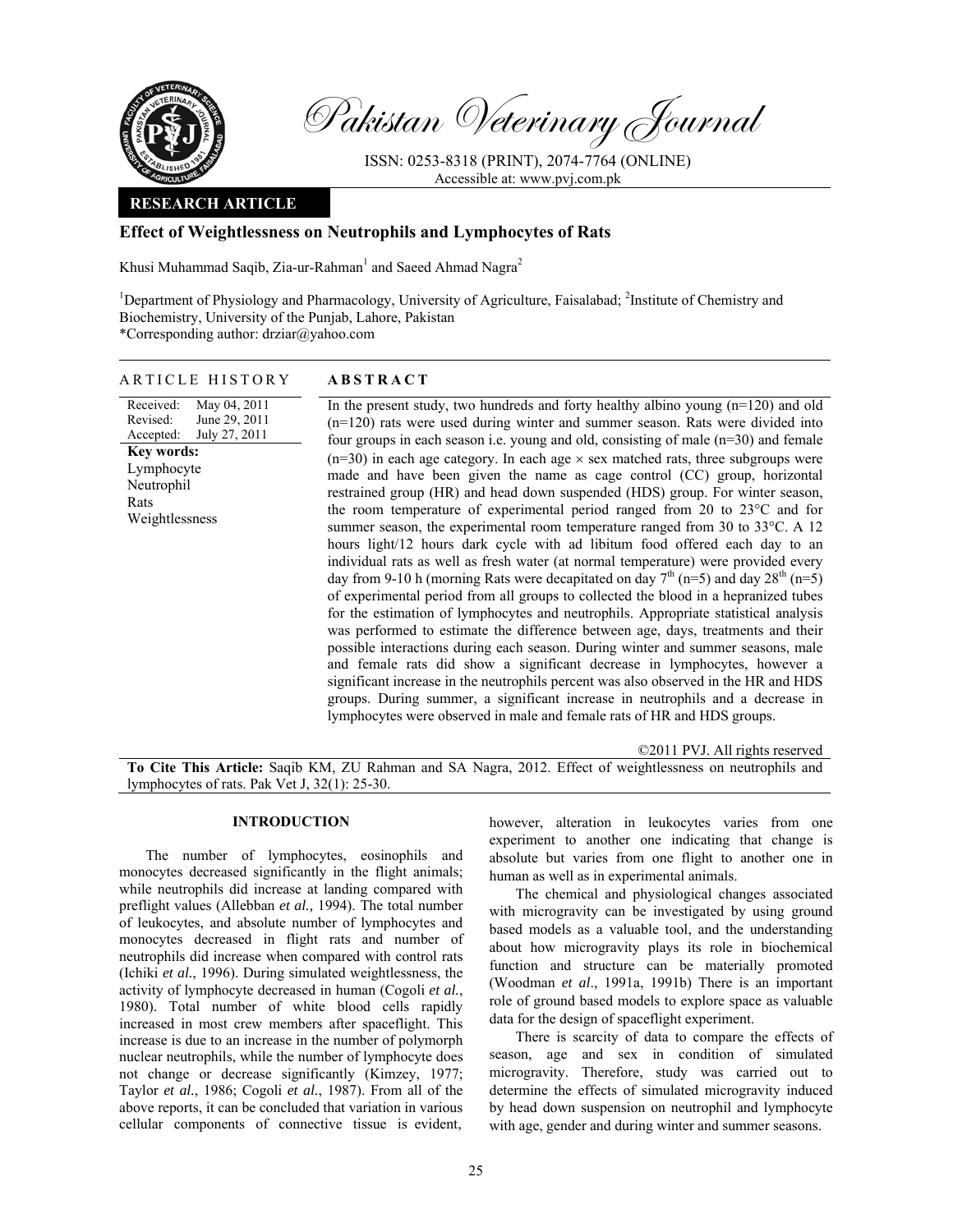# **MATERIALS AND METHODS**

The effects of simulated microgravity were observed by using Albino rats (*Rattus norvegicus*) as animal model in the experiment. These rats were purchased from National Institute of Health, Islamabad, Pakistan. For the purpose of examination of any abnormalities or any pathological symptoms, the rats were kept under observation for two weeks. Only healthy rats in which no symptoms of sickness found were used during the study. The experiment was carried out in summer as well as during winter season. Rats matched with age and sex (n=240) were used in this study during winter and summer seasons. The minimum and maximum temperature during winter season was  $20\n-22^{\circ}\text{C}$  on day  $7^{\text{th}}$ , 21-23°C on day  $14^{th}$ , 21-23°C on day  $21^{st}$  and 20-23°C on day  $28<sup>th</sup>$  while during summer it was 30-33°C on day  $7<sup>th</sup>$ , 32-33°C on day 14th, 30-32°C on day 21st and 30-33°C on day 28<sup>th</sup> of experimental period. The average range temperature of the room was maintained according to the environmental condition in winter 20-23°C and for summer season 30-33°C respectively. Rats were divided into four experimental groups according to their sex and age (male and female rats, young and old). Every group consisted of 30 rats. Further each group was subdivided randomly into three groups i.e. cage control (CC), horizontal restraint (HR) and head down suspended (HDS). These subgroups had 10 rats in each. The experiment was carried out on light-dark cycle (12:12 hour) period. The composition of the feed offered to the control and experimental rats did have wheat (28.5%), fiber (28.5%), dry milk (23.0%), edible oil (5.0%), molasses (2.0%), fish meal (15.0%), salts (0.5%) and vitamin in small amount from ready made premix stock.

**Suspension Procedure:** For this purpose, the suspension model designed by Overton *et al.* (1989) was used. The model (35×35×30 cm) was made of Plexiglas, and at the top it was supported with a metal cross beam from which a harness apparatus was suspended. The rats were restrained within a semicircular Plexiglas tube by two Velcro straps, one located under the body posterior to the forelimbs and the other under the body anterior to the hind limbs. A hinged Plexiglas panel attached to semicircular tube was closed around the tail of the animal. HR rats were at 0° whereas HDS suspended at 45° in head down tilt position. To avoid the slip of animal from abdominal harness, its tail was secured in the panel by wrapping the cephalic half of the tail in a medicated adhesive tape. The distal half of the tail was monitored to authenticate that the process did not stop the blood flow to the tail. A bended metal bar supported the cross beam to which the harness was attached. This bended metal bar was designed to turn around the cross beam and allowed to adjust the height and angle of harness. The HDS rats were maintained individually in a 45° head down tilt position and hind limbs was non weight bearing. HDS rats moved freely using their forelimbs in 180° arc in their cages. A group of rats was horizontally restrained (HR) to examine the contribution of restraints to our findings. Rats of HR group were harnessed just like HDS, but not tilted and all limbs were weight bearing to move in a 180° arc within their cages. HR and HDS rats were maintained in similar

cages and harness. The CC rats were kept as controlled and housed individually in metal cages. All rats in groups were offered food and water *ad libitum*.

**Sampling Procedure:** Half of the rats  $(n = 5)$  from each sub-group were used after 7 days; and the remaining half after 28 days of experimental period. Rats were weighed and then decapitated during 10:00 to 11:00 AM. Sterilized test tubes were used to collect blood using heparin as anticoagulant.

**Hematology:** A thin film was prepared from fresh blood, air dried, fixed with methanol and stained with Giemsa's stain (Benjamin, 1985). The stained area was covered by a cover glass slip by using Canada balsum. The oil immersion lens was used to make the examination of stained blood films for neurtrophils and lymphocytes.

Data collected was subjected to calculations of Mean + SE. Three way analysis of variance (Steel *et al.,* 1997) was adopted to analyze the data of male, female (gender), young, old (age), for winter and summer (seasons) for calculating the differences between control and treated rats for each parameters. For the statistical significance, P<0.05 and P<0.01 were considered statistically significant. In case of significant difference, Dunnett Multiple Range test was applied (Dunnett, 1955). Pearson's correlation was also estimated for each group within two seasons.

#### **RESULTS**

#### **Neutrophils (%)**

**During winter:** Overall mean neutrophils percentage was significantly high in old male rats as compared to young irrespective of their days of treatment (Table 1). Overall mean neutrophils percentage of male rats from HR and HDS did show a high percentage ( $P \le 0.01$ ) by those of CC group during winter season (Fig. 1.I). On day 7, overall mean neutrophils were much higher in HR and HDS groups by those of CC group irrespective of their age (Fig. 1.II), but statistically non-significant.

Overall mean neutrophils percentage of young female rats did increase (P≤0.01) from  $7<sup>th</sup>$  to 28<sup>th</sup> days of treatment while in old female rats it did not differ significantly during this period (Table 1). Overall mean neutrophils percentage did increase (P≤0.01) in HR and HDS treated female rats as compared to CC group (Fig. 1.III) while this increase was more prominent on  $28<sup>th</sup>$  days of experimentation in these groups (Fig. 1.IV).

**During summer:** On day 7, mean neutrophils percentage in young male rats during summer season did increase (P**≤**0.01) in HR and HDS groups as compared to CC and similar observations were recorded in old male rats (Table 1). On day  $28<sup>th</sup>$  of experimental, HR and HDS groups of young and old male rats did show an increase (P**≤**0.01) in neutrophil percentage but their neutrophils percentage was low (P**≤**0.01) in young as compared to old rats (Table 1). Overall mean neutrophils did increase (P**≤**0.01) in HR and HDS groups as compared to CC group (Fig. 1.V), however, neutrophils percentage was much higher in HR and HDS groups on  $7<sup>th</sup>$  day of treatment (Fig. 1.VI) as compared to 28 days of treatment.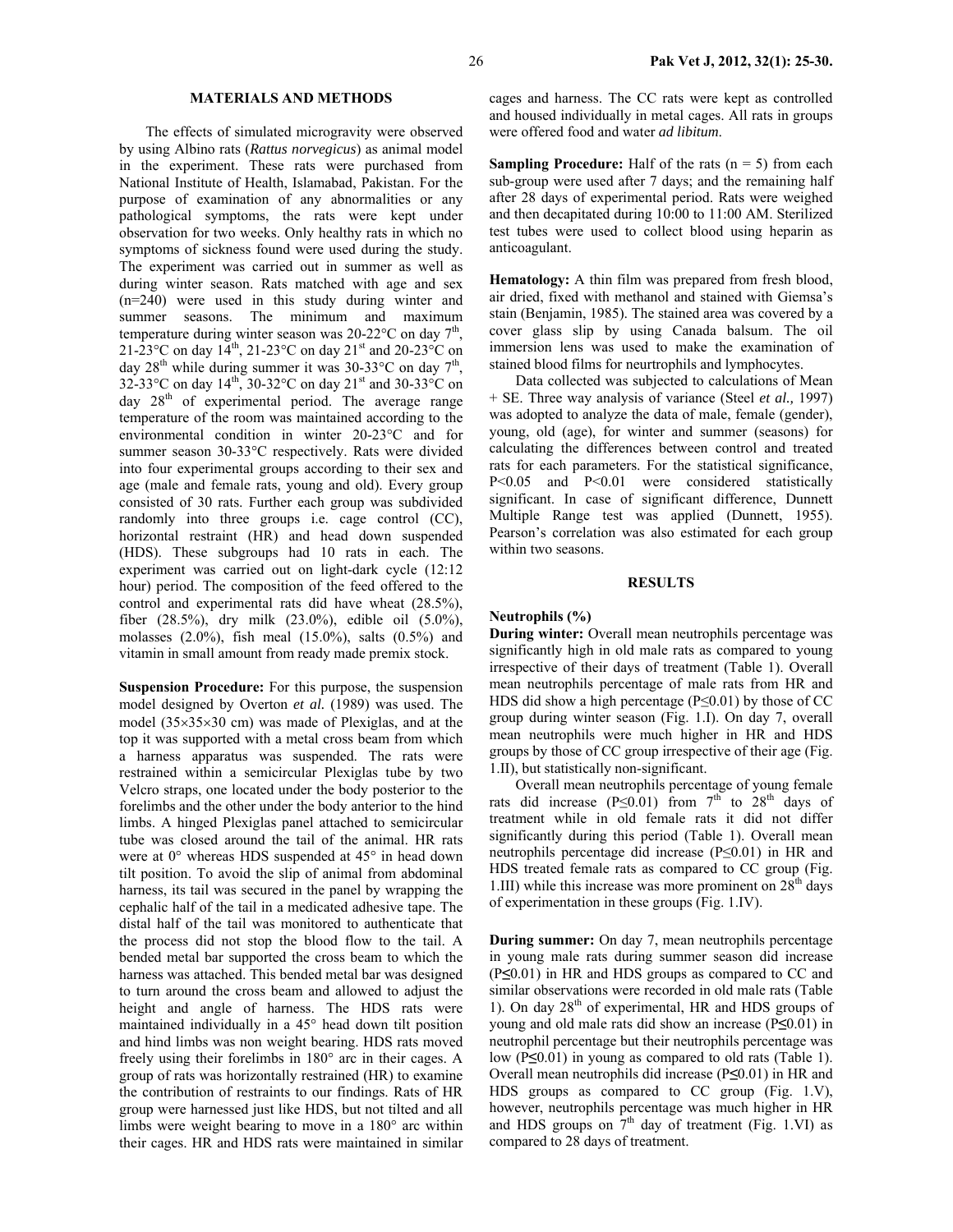| ັ       |                    |                    |                                                                                          |                    |                    |                    |       |        |            |       |           |            |  |  |
|---------|--------------------|--------------------|------------------------------------------------------------------------------------------|--------------------|--------------------|--------------------|-------|--------|------------|-------|-----------|------------|--|--|
| Season/ | Male               |                    |                                                                                          |                    |                    |                    |       | Female |            |       |           |            |  |  |
| Days    | Young              |                    |                                                                                          | Old                |                    |                    | Young |        |            | Old   |           |            |  |  |
|         | CC                 | ΗR                 | <b>HDS</b>                                                                               | CC                 | ΗR                 | <b>HDS</b>         | CC    | ΗR     | <b>HDS</b> | CC    | <b>HR</b> | <b>HDS</b> |  |  |
| Winter  |                    |                    |                                                                                          |                    |                    |                    |       |        |            |       |           |            |  |  |
|         | 16.00              | 26.00              | 34.00                                                                                    | 19.20              | 29.00              | 35.00              | 13.00 | 20.00  | 24.00      | 15.00 | 22.00     | 29.00      |  |  |
|         | ±1.41              | ±1.00              | ±1.30                                                                                    | ±2.40              | ±2.24              | ±1.14              | ±0.71 | ±1.41  | ±1.14      | ±1.41 | ±1.14     | ±1.58      |  |  |
| 28      | 15.00              | 19.00              | 25.00                                                                                    | 14.00              | 25.00              | 29.00              | 12.00 | 28.00  | 35.00      | 13.00 | 25.00     | 32.00      |  |  |
|         | ±1.14              | ±1.41              | ±1.41                                                                                    | ±1.14              | ±1.41              | ±1.41              | ±1.14 | ±1.58  | ±1.14      | ±1.14 | ±1.30     | ±1.41      |  |  |
| Summer  |                    |                    |                                                                                          |                    |                    |                    |       |        |            |       |           |            |  |  |
|         | 16.00              | 27.00              | 38.00                                                                                    | 17.00              | 40.00              | 46.00              | 12.00 | 25.00  | 37.00      | 20.00 | 30.00     | 38.00      |  |  |
|         | ±0.70 <sup>f</sup> | ±1.14 <sup>e</sup> | $±1.00^{bc}$                                                                             | ±1.41 <sup>e</sup> | ±1.14 <sup>b</sup> | ±1.14 <sup>a</sup> | ±0.71 | ±1.14  | ±1.14      | ±1.14 | ±1.58     | ±1.14      |  |  |
| 28      | 17.00              | 27.00              | 34.00                                                                                    | 18.00              | 32.00              | 37.00              | 16.00 | 30.00  | 35.00      | 19.00 | 28.00     | 34.00      |  |  |
|         | ±1.14 <sup>f</sup> | ±1.14 <sup>e</sup> | ±1.00 <sup>cd</sup>                                                                      | ±0.71 <sup>e</sup> | ±1.40 <sup>d</sup> | $±1.00^{bc}$       | ±1.14 | ±1.58  | ±1.00      | ±1.14 | ±1.14     | ±1.58      |  |  |
|         |                    |                    | During summer a-e similar alphabets on means do not differ significantly at $P \le 0.01$ |                    |                    |                    |       |        |            |       |           |            |  |  |

**Table 1:** Mean neutrophils (%±SE) of normal (CC), horizontal restrained (HR) and head down suspended (HDS) male and female rats at various days during winter and summer seasons

**Table 2:** Mean lymphocytes (%±SE) of normal (CC), horizontal restrained (HR) and head down suspended (HDS) male and female rats at various days during winter and summer seasons

| Season/        | Male  |           |            |       |           |            |        | Female |            |       |           |            |  |  |
|----------------|-------|-----------|------------|-------|-----------|------------|--------|--------|------------|-------|-----------|------------|--|--|
| Days           | Young |           |            | Old   |           |            | Young  |        |            | Old   |           |            |  |  |
|                | CC    | <b>HR</b> | <b>HDS</b> | CC    | <b>HR</b> | <b>HDS</b> | CC     | ΗR     | <b>HDS</b> | CC    | <b>HR</b> | <b>HDS</b> |  |  |
| Winter         |       |           |            |       |           |            |        |        |            |       |           |            |  |  |
| $\overline{7}$ | 80.00 | 72.00     | 65.00      | 73.00 | 66.00     | 60.20      | 80.00  | 75.00  | 71.00      | 78.00 | 73.00     | 68.00      |  |  |
|                | ±1.00 | ±2.51     | ±1.41      | ±1.58 | ±1.14     | ±0.86      | ±1.14  | ±1.41  | ±1.14      | ±1.14 | ±1.58     | ±1.58      |  |  |
| 28             | 86.60 | 77.80     | 72.40      | 83.80 | 73.00     | 68.80      | 65.000 | 59.00  | 55.00      | 74.00 | 67.00     | 63.00      |  |  |
|                | ±1.03 | ±0.66     | ±2.44      | ±1.83 | ±1.52     | ±2.35      | ±1.41  | ±1.41  | ±1.41      | ±1.58 | ±1.14     | ±1.58      |  |  |
| Summer         |       |           |            |       |           |            |        |        |            |       |           |            |  |  |
| $\overline{7}$ | 78.00 | 68.80     | 58.60      | 75.60 | 56.60     | 56.60      | 80.40  | 71.20  | 59.00      | 70.60 | 64.20     | 58.00      |  |  |
|                | ±1.14 | ±1.36     | ±2.62      | ±1.63 | ±1.21     | ±1.21      | ±1.03  | ±1.16  | ±0.71      | ±1.72 | ±1.56     | ±1.14      |  |  |
| 28             | 76.40 | 70.00     | 64.00      | 80.00 | 67.20     | 60.00      | 80.00  | 65.40  | 53.00      | 71.80 | 67.60     | 61.00      |  |  |
|                | ±1.72 | ±1.82     | ±0.71      | ±0.71 | ±0.86     | ±1.58      | ±0.71  | ±1.33  | ±1.14      | ±1.16 | ±2.02     | ±1.41      |  |  |

Mean neutrophils of normal (CC), horizontal restrained (HR) and head down suspended (HDS) male rats during summer season are presented in table 1. Overall mean neutrophils percent was significantly high in young and old, HR and HDS rats as compared to CC group irrespective of their days of treatments (Table 1). Overall mean neutrophils percentage was high (P**≤**0.01) in female rats of HR and HDS groups as compared to CC group (Fig. 1.VII). On day  $7<sup>th</sup>$  and  $28<sup>th</sup>$  of experimental period, the percentage of neutrophils did increase (P**≤**0.01) in HR and HDS rats irrespective of their age (Fig. 1.VIII).

#### **Lymphocytes (%)**

**During winter:** Overall mean lymphocyte percent was higher (P**≤**0.01) in young male as compared to old male rats during winter (Table 1). Overall mean lymphocytes percent was significantly low in HR and HDS male rats as compared to CC group (Fig. 2.I). Overall mean lymphocytes did increase on 28<sup>th</sup> day of treatment in all groups but this was not significantly different from the values obtained at  $7<sup>th</sup>$  day of the experimental period during winter irrespective of their age group (Fig. 2.II).

Old female rats did show an overall increase (P**≤**0.01) in lymphyocytes percent as compared to young female group irrespective of treatment and at different days of treatment (Table 1). Overall mean lymphocytes percent did decrease in HR and HDS female as compared to CC female rats irrespective of their age and days of treatment (Fig. 2.III). Overall mean lymphocytes percent in HR and HDS rats did decrease on day  $7<sup>th</sup>$  and then on day 28<sup>th</sup> of experimental period but these differences was not significantly different (Fig. 2.IV).

**During summer:** Overall mean lymphocyte percentage was higher (P**≤**0.01) in young female as compared to old female rats irrespective of their days and treatment groups during summer (Table 1). Overall mean lymphocyte percent did decrease (P**≤**0.01) in HR and HDS groups as compared to CC group (Fig. 2. V). On day  $7<sup>th</sup>$  and  $28<sup>th</sup>$  of experimental period, the lymphocytes percent of female rats during summer did show decrease (P**≤**0.01) in HR and HDS group irrespective of their age (Fig. 2.VI)**.** 

In young and old female rats, irrespective of their days of treatments, did show a significant decrease in overall mean lymphocytes percent in HR and HDS groups during summer (Table 1). Overall mean lymphocyte percent of female rats during summer did decrease (P**≤**0.01) in HR and HDS group when compared with CC group (Fig. 2.VII). This decrease however was not significant on  $7<sup>th</sup>$  and  $28<sup>th</sup>$  day of experimental period irrespective of their age (Fig. 2.VIII).

#### **DISCUSSION**

**Neutrophils:** During winter, no significant change in neutrophil numbers was observed in all experimental groups of young as well as old rats. However, in summer, neutrophils did increase in HR and HDS groups in young and old rats. Rats in HR and HDS groups during winter did increase their neutrophils and were significantly higher in HDS group as compared to HR rats. Almost, similar observations were observed in HR and HDS rats during summer season. On day  $7<sup>th</sup>$ , during winter, neutrophils number did increase in male, while in female, neutrophils number increase in significantly in HR and HDS groups and this trends was persistent even on the 28<sup>th</sup> day of experimental period.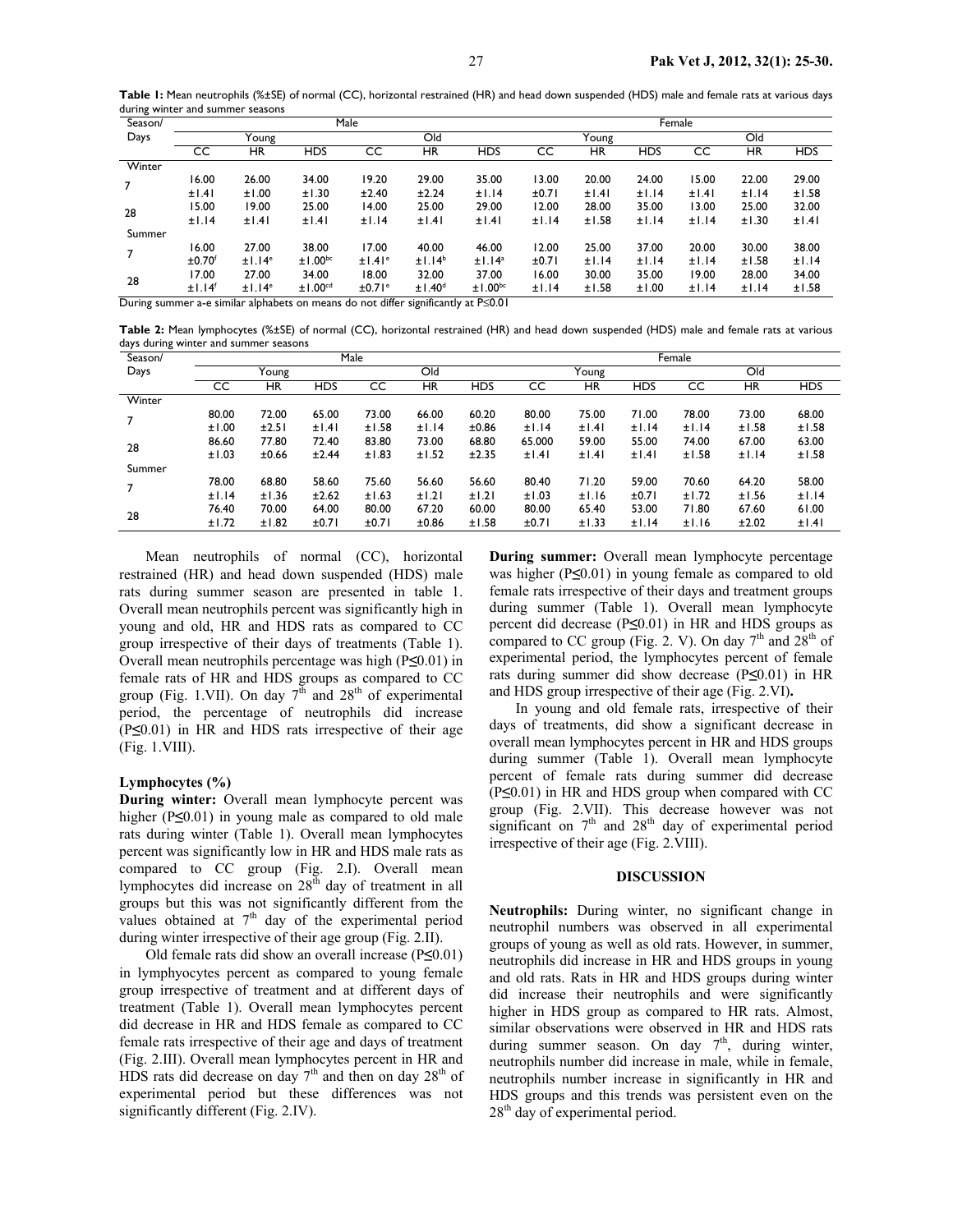

**Fig. 1:** Overall mean neutrophils (%±SE) of normal (CC), horizontal restrained (HR) and head down suspended (HDS) male rats during winter (I), at different days (II), and in female rats during winter (III), at different days (IV) of treatments. Overall mean neutrophils (%±SE) from CC, HR and HDS groups has also been shown for male (V), at different days (VI), and in female (VII), at different days (VIII) during summer season.

During summer, in male and female rats, neutrophils were significantly high in HR and HDS groups on day  $7<sup>th</sup>$  and  $28<sup>th</sup>$  of experiment. Overall, a significant increase in neutrophils was observed in HDS group as compared to HR during winter and summer and in young and old rats during the present study. Allebban *et al.* (1994) reported a slight increase in the absolute number of neutrophils while a slight decrease was also observed in the absolute number of eosinophils. On the other hand, Bechler *et al.* (1986) and Cogoli *et al.* (1987) did show a quick rise in total blood cell count due to an increase number of polymorphonucler neutrophils, while lymphocytes count did not change. In the present study, increase in neutrophils in HR and HDS groups during winter and summer did show that stress on one hand depressed the lymphocytes number and as well as might alter their functions.

No significant correlation was observed during winter seasons, however, neutrophil was correlated  $(r = 0.463)$ with body weight during summer. Neutrophil of HR groups did show negative correlation with pituitary  $(r = -$ 0.345) during winter and with adrenal  $(r = -0.388)$ , liver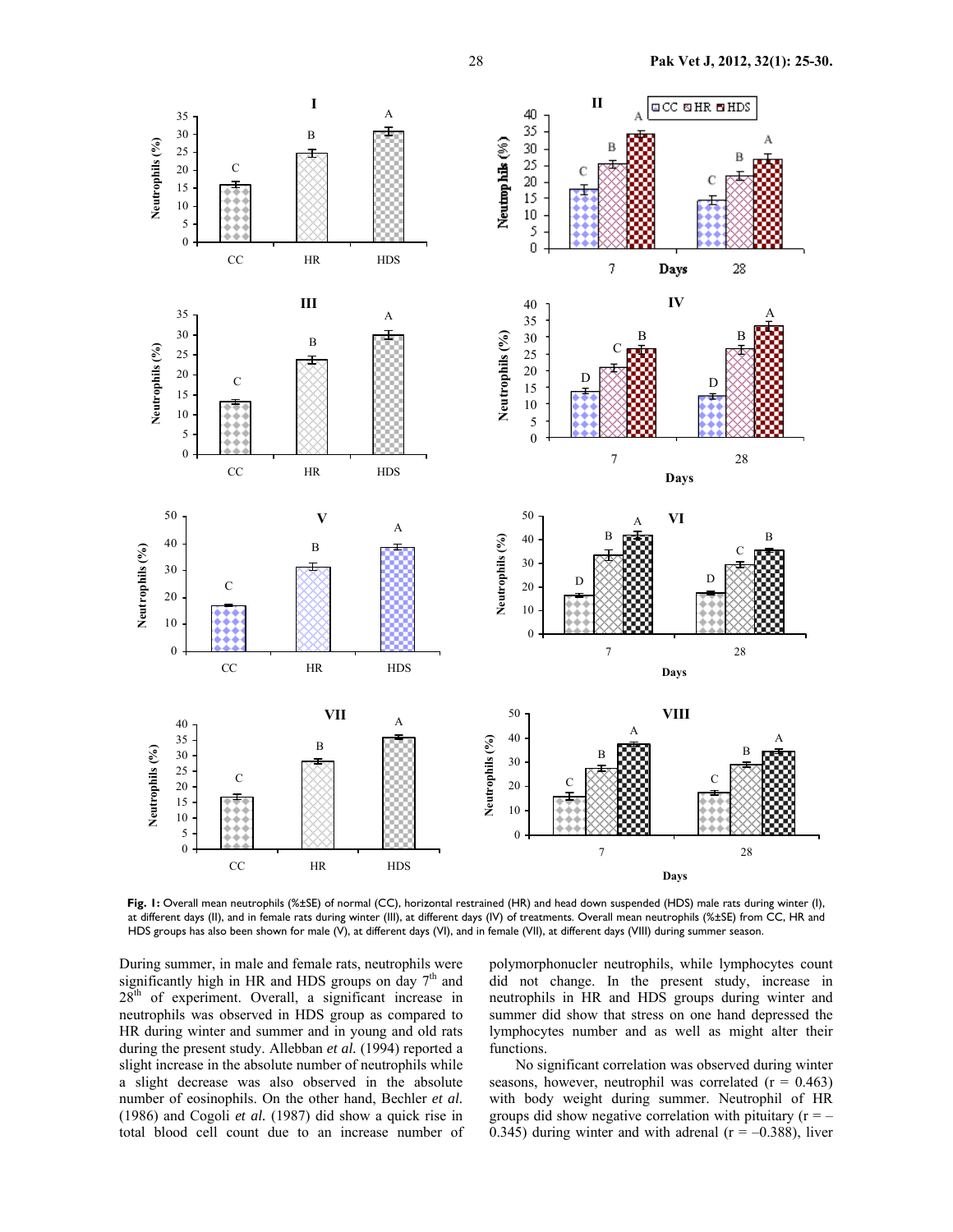

**Fig. 2:** Overall mean lymphocytes (%±SE) of normal (CC), horizontal restrained (HR) and head down suspended (HDS) male rats during winter (I), at different days, (II) and in female rats during winter (III), at different days(IV) of treatments. Overall mean lymphocytes (%±SE) from CC, HR and HDS groups has also been shown for male (V), at different days (VI) and in female (VIII), at different days (VIII) during summer season.

 $(r = -0.443)$  and pituitary  $(r = -0.418)$  a negative correlation during summer. Rats neutrophils from HDS groups did show a positive correlation with liver  $(r =$ 0.488) during winter.

**Lymphocytes:** Lymphocytes during winter season did not change in all experimental rats observed in CC, HR and HDS groups. During summer, lymphocyte were significantly low in HR as compared to CC group and significantly high in HDS group as compared to HR group in male and female of young and old rats. In HR and HDS groups, both male and female rats did show a decrease

(P≥0.01) in lymphocytes during winter and summer seasons. Modifications in immune cells has been reported by Tipton *et al.* (1996), Taylor *et al.* (1997), Levine and Greenleaf (1998), Borchers *et al.* (2002) and Crucian *et al.* (2008) indicated that total white blood cells, lymphocytes and monocytes were decreased significantly as compared to control rats during space flight. Baqai *et al.* (2009) observed a significant space induced decrease in lymphocytes, monocytes and macrophages. A vital impact of space flight environment on a variety of immune response was also reported by several authors (Nash and Mastro, 1992; Crucian *et al.*, 2000).